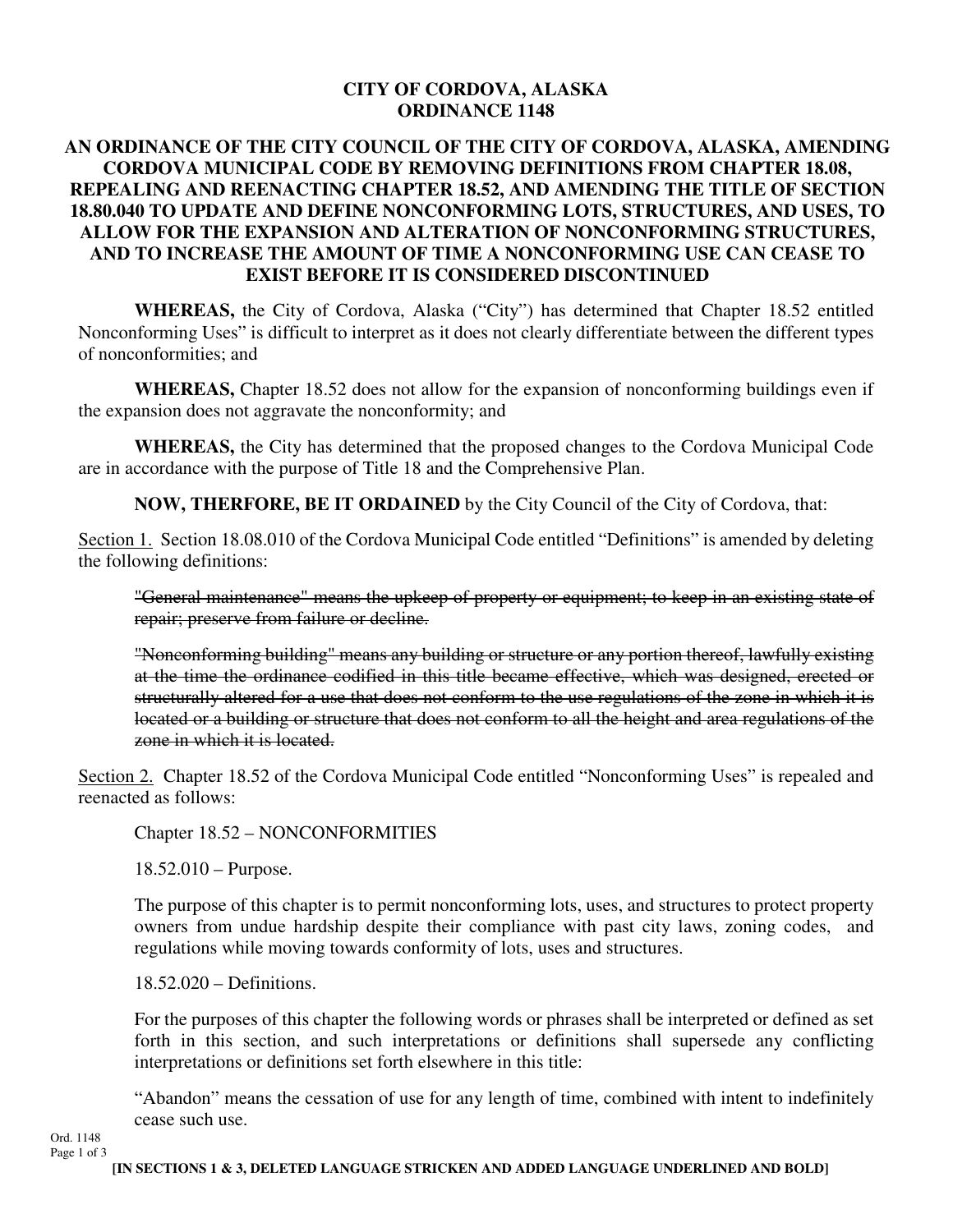"Aggravate" means the physical alteration of structures if such alteration results in a greater invasion in any dimension of setback or height requirements, or a further violation of density, parking, or other requirements of this title.

"Discontinued" means that a nonconforming use has ceased, and has not substantially resumed, for a period of 24 consecutive months, regardless of intent.

"Nonconforming lot, structure, or use" means a lot, structure, or use authorized by the city through the application of city administrative processes, laws, and/or regulations that existed at the time of authorization but which no longer apply under the current requirements of this title.

18.52.030 – Nonconforming lots.

If at any time a nonconforming lot is brought into conformity with this title, the lot shall thereafter conform to all the regulations of the zoning district in which it is located.

A nonconforming lot may be developed in conformity with all other provisions of this title even though such lot fails to meet currently applicable minimum area or width requirements.

18.52.040 – Nonconforming structures.

If at any time a nonconforming structure is brought into conformity with this title, the structure shall thereafter conform to all the regulations of the zoning district in which it is located.

A nonconforming structure may be continued so long as it remains otherwise lawful. The following provisions apply to nonconforming structures:

- A. A nonconforming structure may be enlarged or altered, provided that it does not aggravate the nonconformity, and that no portion of the nonconforming structure extends over any lot line into property not owned by the owner of the nonconforming structure.
- B. A nonconforming structure may be altered to decrease its nonconformity.
- C. If a nonconforming structure is moved for any reason for any distance whatsoever it shall thereafter conform to the code provisions applicable in the zone in which it is located after it is moved.
- D. If a nonconforming structure or nonconforming portion of a structure is damaged, removed, or demolished by any means, including but not limited to acts of nature, acts of persons or animals, or lack of maintenance, to an extent of more than 50 percent of the nonconforming structure or nonconforming portion of a structure as determined by an inspection by the city, it shall not be reconstructed except in conformity with the provisions of Cordova Municipal Code.
- E. A nonconforming residential structure may be enlarged or altered without requiring additional parking, as long as the number of dwelling units in the structure is not increased and none of the existing parking is diminished.
- F. Nothing in this section shall be construed to prevent general maintenance on a nonconforming structure. General maintenance includes the repair or replacement of walls, doors, windows, roof, fixtures, wiring, and plumbing.

18.52.050 – Nonconforming uses.